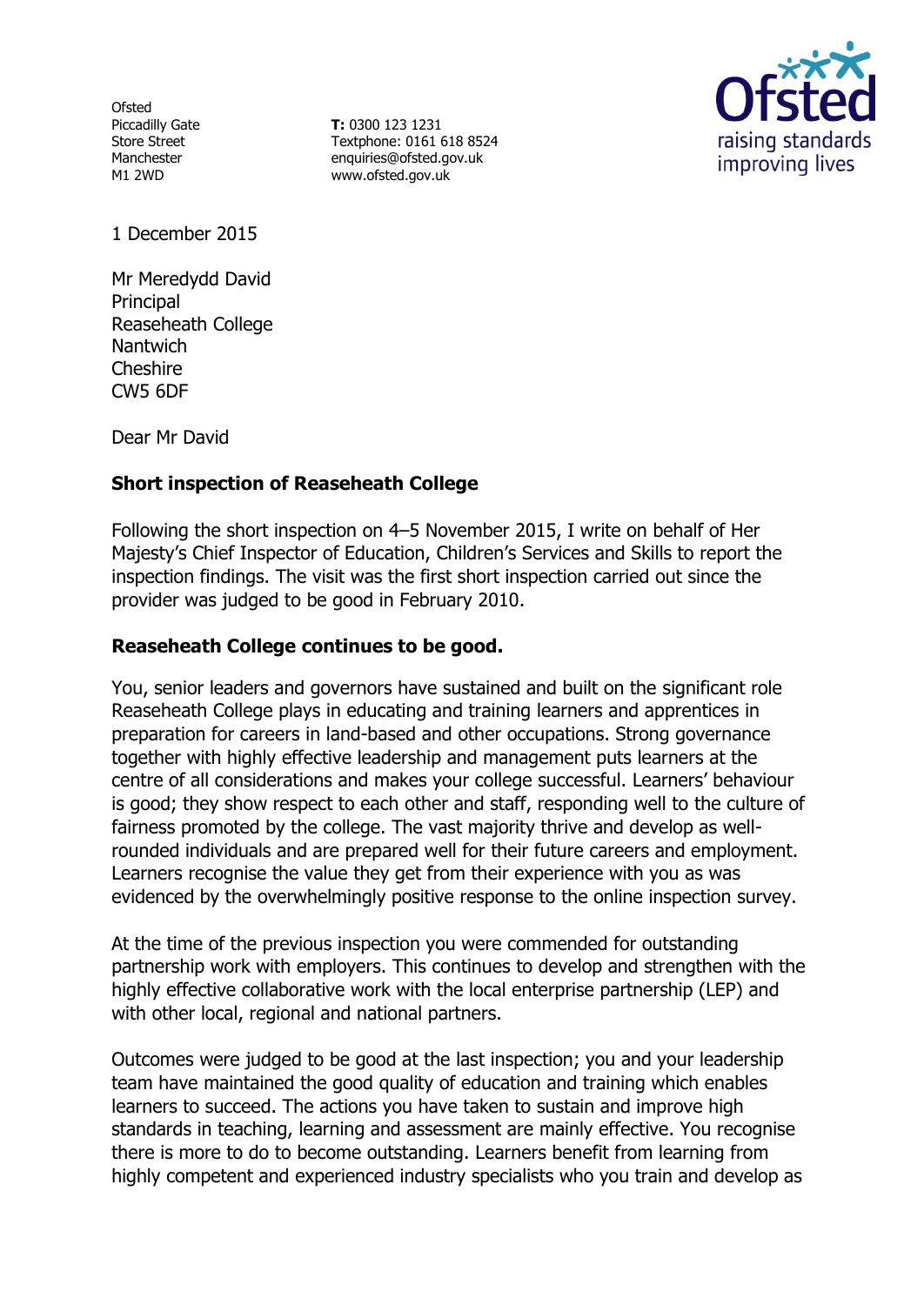teachers. The large majority of learners make good progress and succeed. The very high number who enter employment or higher education after their time at college is a strong testament to the quality and relevance of your courses.

You have embraced and implemented the study programme principles particularly effectively. The programmes provide learners with good-quality external workexperience opportunities, with a rich mix of learning opportunities as well as a clear vocational focus and career direction. You and your team are working hard to improve English and mathematics provision, but results did not improve in 2014/15 and there is further work to do to ensure current learners make good progress.

### **Safeguarding is effective.**

The leadership team has ensured that safeguarding arrangements are fit for purpose and action is taken to safeguard all learners and apprentices. You and your team are committed to ensuring that the safety and welfare of learners is paramount and that they all stay safe. Your staff demonstrate an excellent approach to ensuring that staff and learners develop a proactive approach to a culture of safe working practices. Good learning methods are in place to teach high standards of health and safety and also to help learners to develop an understanding of British values and the dangers of extremism.

Staff training, including governors, on safeguarding and the Prevent duty has been effective and learners benefit from the way staff protect them and teach them how to protect themselves. Governors are well informed and able to challenge and scrutinise safeguarding arrangements.

Your staff manage the required systems and procedures to underpin the safeguarding arrangements very well and they demonstrate in their work a good understanding of their role in safeguarding. Safeguarding cases are dealt with effectively and in a timely manner. Wider aspects of safeguarding, including links with parents, the community, the police and the local specialist partners, are very effective.

You have responded well to implementing the Prevent agenda and have planned actions to develop further how you deal with this and maintain good information and competence amongst staff to ensure learners are protected. Risk assessments are thorough. Where incidents have occurred, the response has been effective and managed well.

You and your team recognise the need to develop more support for the increasing numbers of learners with mental health problems, and you are recruiting more specialist staff and training current staff to deal better with those learners affected by such issues.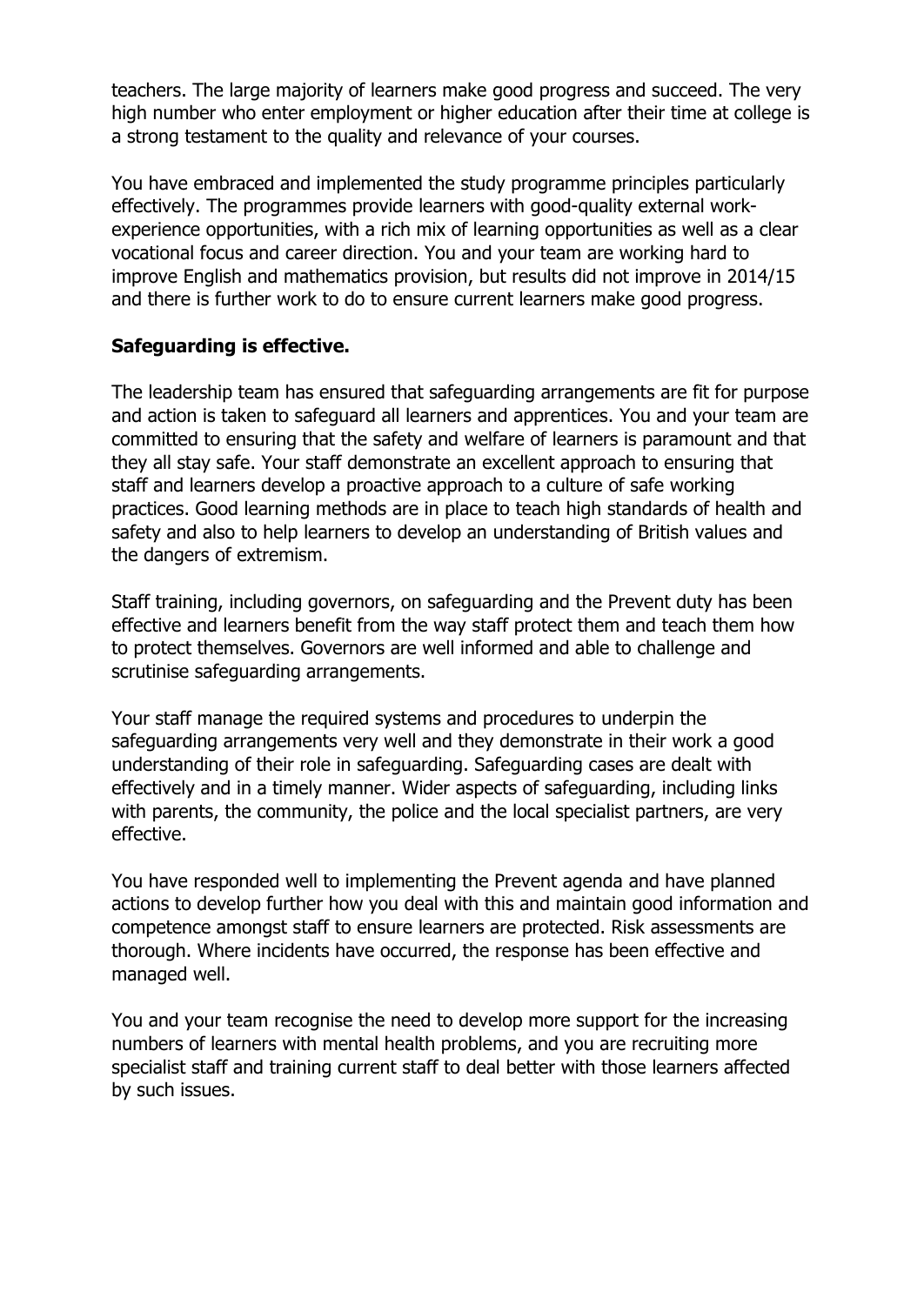# **Inspection findings**

#### **Leadership and management**

- Governors and senior leaders provide clear direction and carry out highly effective strategic management; they work extremely well with employers, local authorities, the LEP, industry partners and other key stakeholders locally, regionally and nationally. The impact is significant on the responsiveness of your provision to employers' needs, the facilities and state-of-the-art equipment, often sponsored by industry, which all benefit the learners as they prepare for and move into employment.
- A particularly notable recent achievement has been the work with the LEP to set up the new centre for excellence for agri-tech. High levels of investment in facilities are based on good strategic planning and sound financial management, enabling learners to benefit from excellent learning opportunities.
- In order to improve results in English and mathematics, including functional skills, you have put in place, relatively recently, a detailed strategy and action plans. You have changed the management, timetabling and staffing in English and mathematics courses, but staffing remains an issue in terms of recruiting and keeping sufficient numbers of teachers.
- The importance of learners developing their English and mathematics skills is promoted effectively during pre-enrolment sessions, on enrolment, during induction and in lessons. Industry role models, acting as learner mentors reinforce this message. More systematic initial assessment and earlier and more frequent progress monitoring are in place to monitor and review individual learner progress but the systems have not yet had any impact. Learners' attendance at English and mathematics lessons is monitored closely and rates are higher than last year.

### **Teaching, learning and assessment**

- Teaching, learning and assessment remain strong. The overwhelming majority of learners experience good learning opportunities. Where there are shortfalls in quality, for example where teaching in English and mathematics provided in vocational areas was not of the standard required, you were aware of the need for improvement and have put suitable and effective actions in place to improve.
- Inspectors found that your judgements about the quality of teaching, learning and assessment are predominantly sound. You recognise the need to increase the amount of outstanding teaching. Arrangements for managing the improvement process, including performance management and staff development are effective.
- At the time of the last inspection, aspects of teaching and learning, including teachers' use of challenging learning opportunities and effective questioning techniques, required improvement. Managers have carried out good work to improve these aspects of the quality of teaching. Inspectors observed good examples of challenging learning activities and effective teaching techniques to stimulate and probe learners' understanding of topics in classroom-based and practical lessons, leading to more learners making good progress.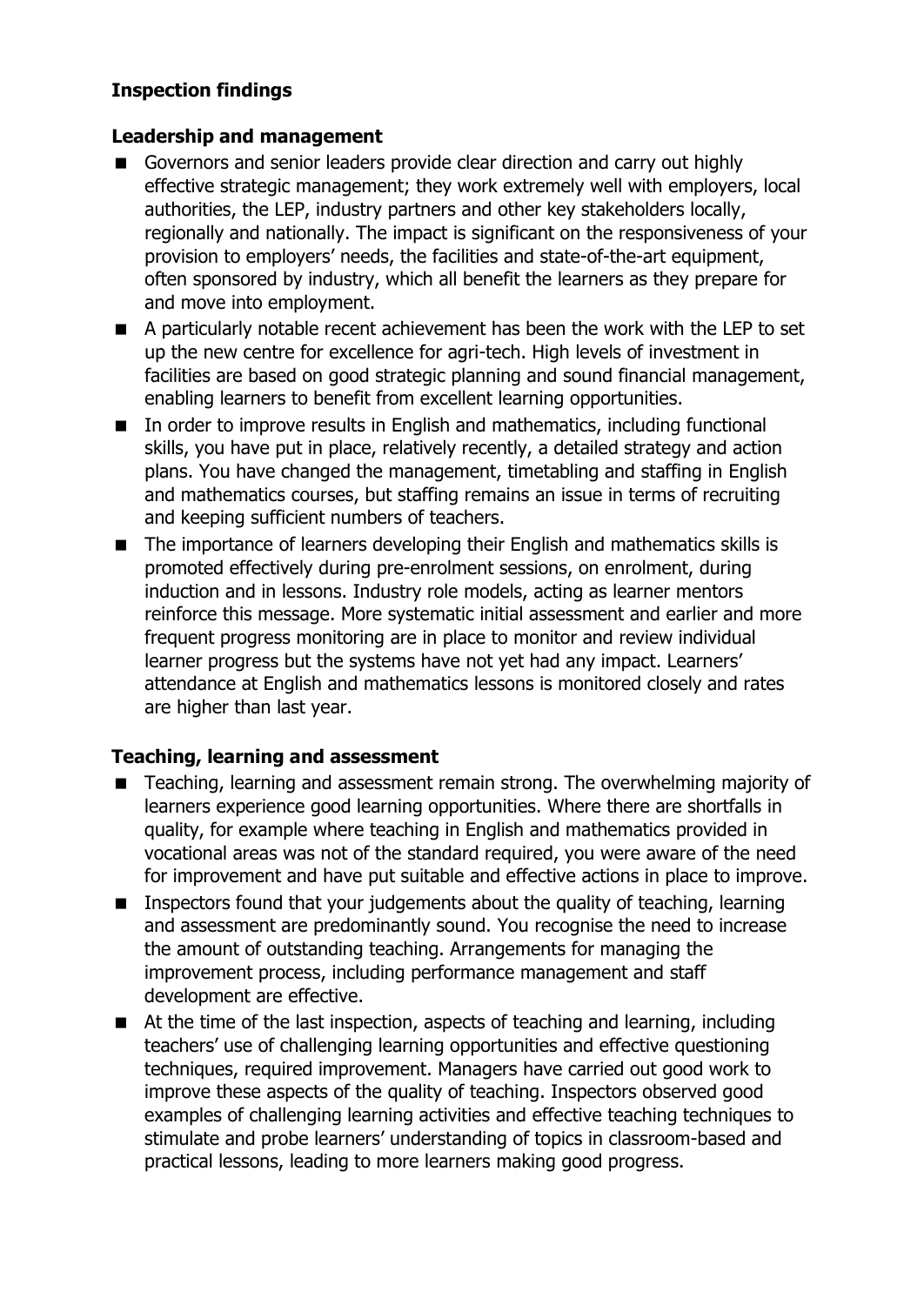- In a minority of lessons observed, not all learners were fully engaged in the learning tasks or, having finished their work ahead of others, were not being sufficiently challenged. Very occasionally, teaching is directed too much towards one or two individuals, resulting in the other learners losing interest.
- Assessment of learners' work is good. Teachers mark work effectively and regularly. In practical sessions, effective teacher questioning checks learners' knowledge and application of learning. Most learners understand what they need to do to improve. Staff took effective actions to improve the rigour of assessment in equine management, an area for improvement from the last inspection. Learners now benefit from clearer assessment criteria and more timely teacher feedback; consequently, a higher proportion achieve high grades.
- **E** Apprentices benefit from improved progress reviews that include all aspects of their framework. They receive focused individual support if they are not making sufficient progress towards achieving competence in vocational skills development or in English and mathematics.

### **Outcomes**

- Outcomes were judged to be good at the last inspection and they remain so, although, as you have rightly identified, English and mathematics results are weak.
- You have improved the outcomes in all areas noted as requiring improvement at your last inspection. These include: improving the number of high grades achieved by learners; increasing the number of learners making good progress compared to their starting points; raising the success rates for apprentices and increasing the number of learners with learning disabilities and/or difficulties who achieve.
- You have maintained high levels of success for the large majority of learners on study programmes; the vast majority achieve their main vocational qualification. You have sustained high success rates in agriculture, engineering and construction.
- The number of learners who leave college to take up employment, an apprenticeship or move into further or higher education is very high and a major strength of the college.
- To achieve your ambitions to become outstanding, the proportion of learners aged over 19 who achieve their qualifications needs to increase. In order to achieve this you will need to reduce the number of learners who leave college early. This is a particular problem with the access to higher education course. New, improved pre-course information, initial assessment, induction and mentoring programmes are reducing the number of early leavers; many of the adults that do leave the college move into employment.
- The proportion of apprentices who complete their programme has increased significantly and is now good. The number of apprentices who complete in their planned time has improved but still requires improvement.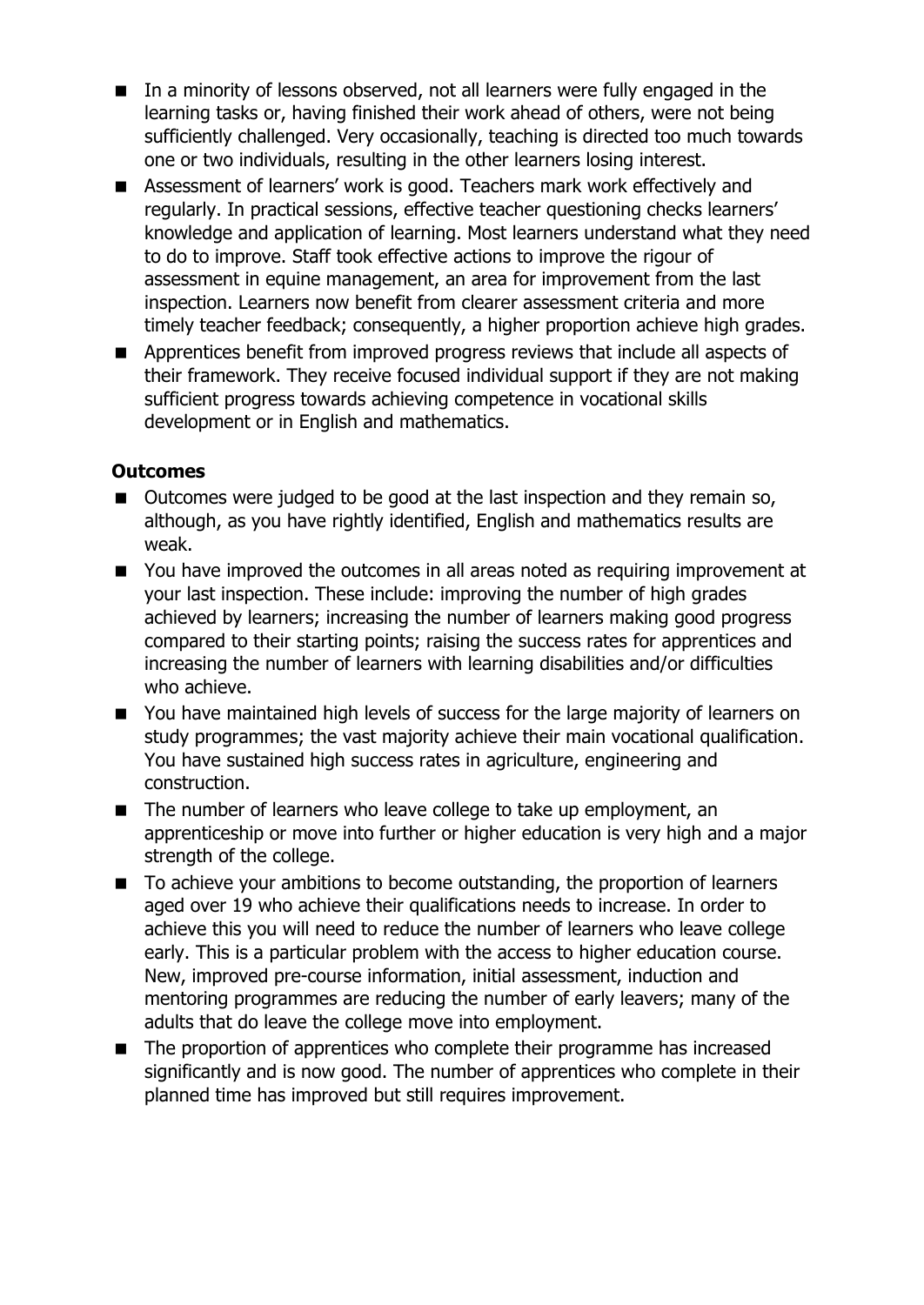### **Study programmes**

- You and your leadership team have introduced well-considered study programmes. Learners' participation in high-quality, relevant, external work experience, work-related opportunities, enrichment activities and additional qualifications, relevant to their development of skills for future job prospects, is excellent.
- The close working relationship with industry partners and employers has supported the successful development of study programmes. Learners benefit from the help and support industry mentors provide with up-to-date knowledge and insight into employability skills and employers' requirements. As noted earlier, the quality of English and mathematics provision requires improvement.

# **Learners with high needs**

- Managers are using the additional funding the college receives for high-needs learners very well. These learners benefit from skilful, supportive and highly individualised teaching.
- Learners achieve good outcomes in terms of the skills they master, their good progress in college and the next steps they take when they leave, which includes moving to higher-level programmes, external internships, employment, apprenticeships and higher education. However, managers do not have a detailed understanding of these learners' progress as they move to other college courses.
- Learners experience challenging learning activities which they respond to very well. This enables them to develop independence and confidence in their own abilities. They learn new skills through well-managed practical activities and highly effective teaching, and develop good skills in, for example, verbal and written communication.

# **Next steps for your college**

Leaders and governors should ensure that:

- more learners make progress and achieve success in GCSE English and mathematics grades A\* to C and functional skills English and mathematics by applying the strategy for improvement thoroughly
- teaching and learning continue to improve so that more lessons are outstanding and good practice is shared across subjects; for example, teachers' use of activities and learning tasks that enable learners to develop independent learning skills, including the use of resources on the college's virtual learning environment
- **nd** more apprentices complete on time by reviewing and monitoring their progress thoroughly, by working with their employer very closely and by supporting apprentices who need extra help in achieving their targets
- learners who are 19 years old and over achieve at the same high rate as other learners by working with them to ensure they remain on programme and benefit from more individualised support.